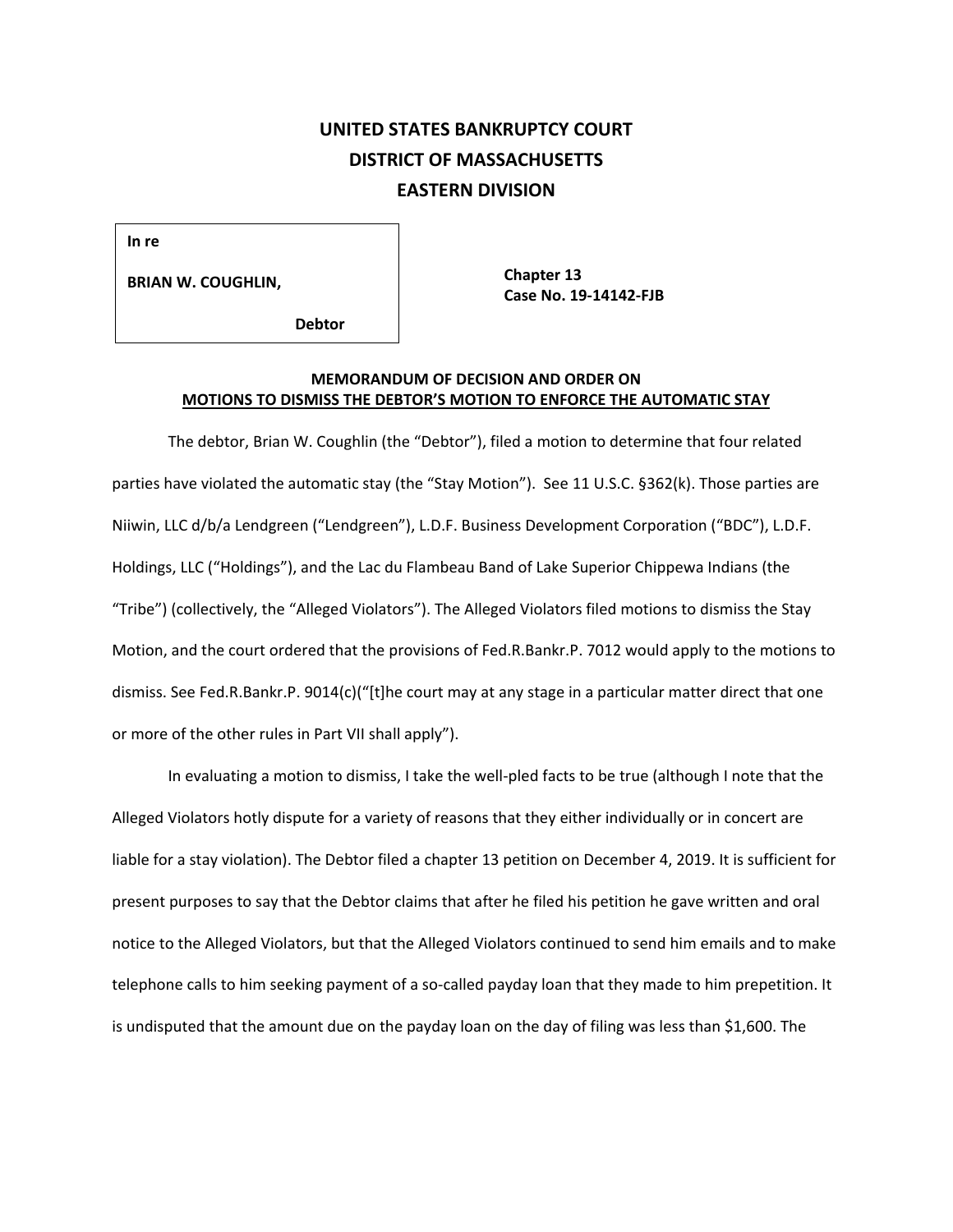Debtor also claims that he was so emotionally upset by the continued collection activities that he suffered depression, anxiety, and suicidal ideation, resulting in catastrophic damages.

The Alleged Violators seek dismissal under both Fed.R.Civ.P. 12(b)(1) and (6). See Fed.R.Bankr.P. 7012(b). Under Fed.R.Civ.P. 12(b)(1), a party may seek dismissal of a claim by motion if the court lacks subject matter jurisdiction. Of course, it is axiomatic that a court must first determine whether it has subject matter jurisdiction before proceeding on the merits of a pending matter. *McCulloch v. Velez*, 364 F.3d 1, 5 (1st Cir. 2004). The Alleged Violators argue that I lack subject matter jurisdiction in this dispute because, as a sovereign nation, they are immune from suit in this court. After careful consideration of the extensive briefing filed in this case, I must agree.

The Tribe is a federally recognized Indian tribe and Indian tribes are sovereign nations with a "direct relationship with the federal government." *Michigan v. Bay Mills Indian Community*, 572 U.S. 782, 788 (2014) (Sotomayor, J., concurring). The Debtor concedes in the Stay Motion that Lendgreen, BDC, and Holdings are all arms of the Tribe. See Stay Motion, ¶3. See also *Ninegret Development v. Narragansetts Indian Wetuomuck Housing Authority*, 207 F.3d 21, 29 (1st Cir. 2000) (finding that an arm of a tribe enjoys the full extent of the tribe's sovereign immunity). Thus, whatever immunity the Tribe has is also attributable to Lendgreen, BDC, and Holdings.

The Bankruptcy Code contains a broad abrogation of sovereign immunity. Pursuant to Section 106(a) of Title 11, "sovereign immunity is abrogated as to a governmental unit," with respect to Section 362. Section 101(27) defines "governmental unit" as follows "United States; State; Commonwealth; District; Territory; municipality; foreign state; department, agency, or instrumentality of the United States . . . , a State, a Commonwealth, a District, a Territory, a municipality, or a foreign state; o*r other foreign or domestic government*." 11 U.S.C. § 101(27) (emphasis added). Section 101(27) does not specifically include federally recognized Indian tribes as a "governmental unit." This brings me to the question of whether sovereign immunity is abrogated by 11 U.S.C. ¶106(a) as to Indian tribes. While this

2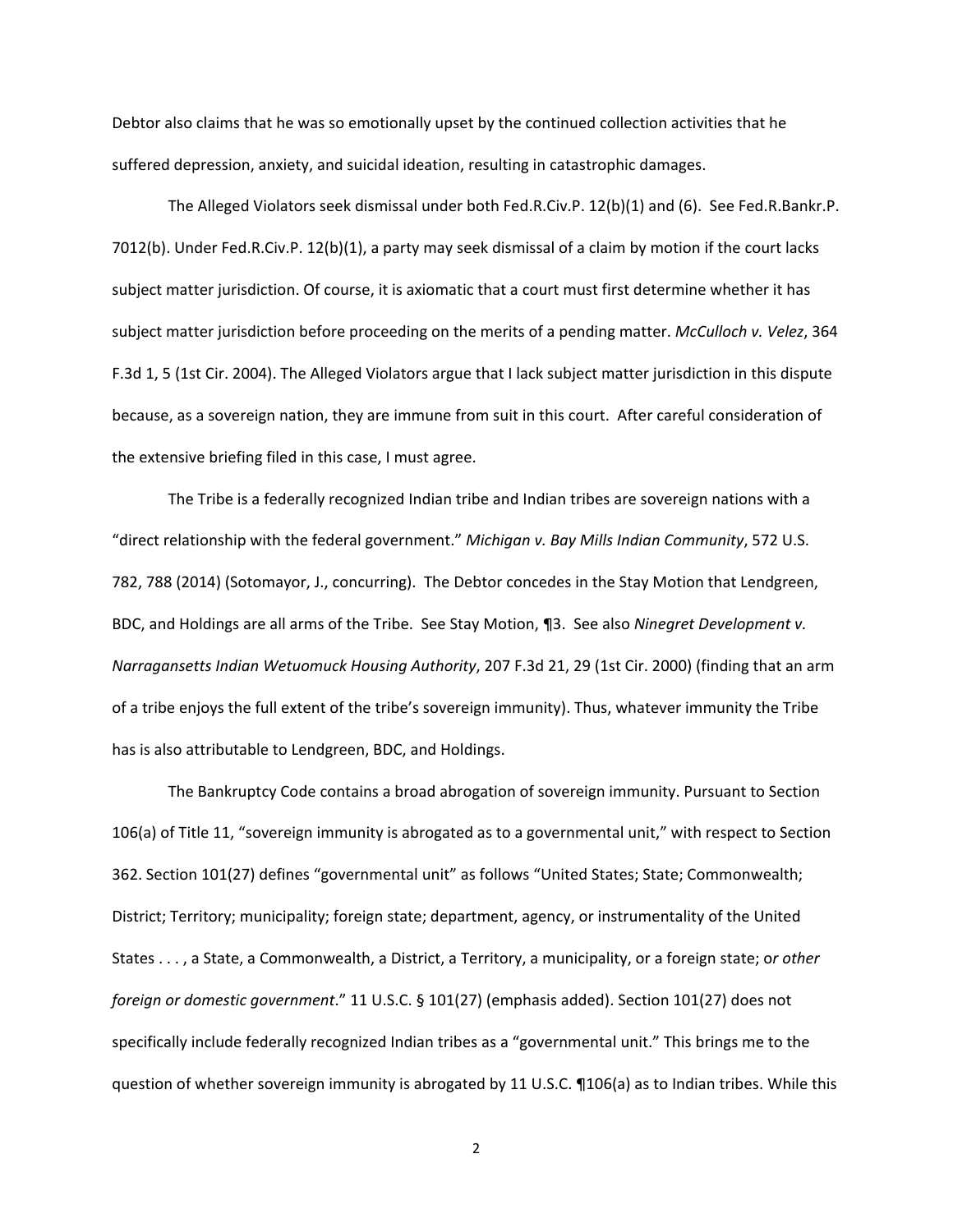appears to be a matter of first impression in this circuit, other circuit courts have grappled with this question and come to differing results.

The Supreme Court has consistently held that Indian tribes are "separate sovereigns" and as such have "common law immunity from suit." *Michigan v. Bay Mills Indian Cmty.*, 572 U.S. 782, 788 (2014) ; *Santa Clara Pueblo v. Martinez*, 436 U.S. 49, 56 (1978); *United States v. United States Fidelity & Guaranty Co.*, 309 U.S. 506, 512-13 (1940); *Turner v. United States*, 248 U.S. 354, 358 (1919. But Congress can abrogate that immunity "as and to the extent it wishes." *Id*. at 803-04. That abrogation must be expressed "unequivocally" in the statute at issue. *Id*. at 788; *see Narragansett Indian Tribe v. Rhode Island*, 449 F.3d 16, 25 (1st Cir. 2006) (abrogation "must be clear and unequivocal"). At the center of the circuit split is whether an Indian tribe is an "other foreign or domestic government" whose sovereign immunity is "unequivocally" abrogated by section 106(a) of Title 11. See 11 U.S.C. § 101(27).

In *Buchwald Capital Advisors, LLC. v. Sault Ste. Marie Tribe of Chippewa Indians (In re Greektown Holdings)*, LLC, 917 F.3d 451 (6th Cir. 2019), the Sixth Circuit declined to conclude that section 106 abrogates sovereign immunity as to Indian tribes. After noting that the words "Indian tribes" are not present in section 101(27), the Sixth Circuit observed that (a) in many other statutes Congress has used the words "Indian tribes" when it eliminated their sovereign immunity, *id*. at 456, and that (b) where Congress intends to abrogate immunity for tribes it must do so in a manner that "leaves no doubt." *Id*. at 457. The court then rejected the Ninth Circuit's conclusion in *Krystal Energy Co. v. Navajo Nation*, 357 F.3d 1055 (9th Cir. 2004) that the words "domestic government" in section 101(27) are sufficiently similar to the words "domestic dependent nations," which are the words often used by the Supreme Court to refer to Indian tribes, to meet the unequivocality requirement. *Id*. The Sixth Circuit relied on the fact that "there is not one example in all of history where the Supreme Court has found that Congress has intended to abrogate tribal sovereign immunity without expressly mentioning Indian tribes somewhere in the statute." *Id*. at 460 (quoting *Meyers v. Oneida Tribe of Indians Wisc.*, 836 F.3d 818,

3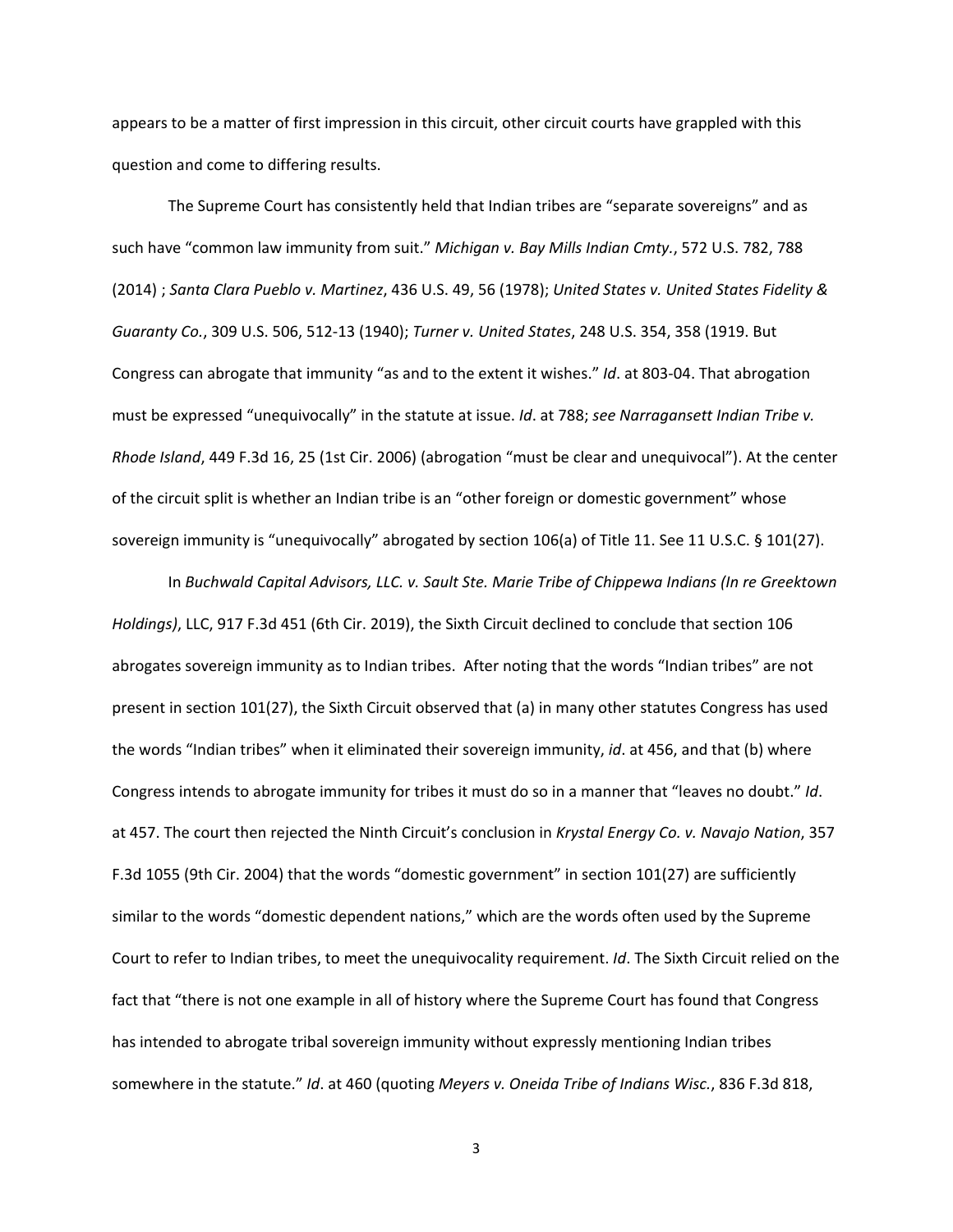824 (7th Cir. 2016) (declining to find tribal immunity abrogated by section 106(a)). The Sixth Circuit concluded that "11 U.S.C. §§ 106, 101(27) lack the requisite clarity of intent to abrogate tribal sovereign immunity."

In this case, Coughlin argues that I should follow the reasoning of the Ninth Circuit in *Krystal Energy*, which has been rejected by three other circuit courts, and find that sections 101(27) and 106 abrogate the immunity upon which the Alleged Violators rely. See *Buchwald Capital Advisors, LLC*. *v. Sault Ste. Marie Tribe of Chippewa Indians (In re: Greektown Holdings), LLC*, 917 F.3d 451 (6th Cir. 2019); *Meyers v. Oneida Tribe of Indians Wisc*., 836 F.3d 818, 824 (7th Cir. 2016): *In re Whitaker*, 474 B.R. 687 (8th Cir. 2012). I agree with the three circuits that have rejected the Ninth Circuit.

Coughlin raises one other argument. He says that the words "other . . . domestic government[s]" must refer to Indian tribes because there are no other entities that fit that definition. But that argument fails for two reasons. First, if that were the case Congress could have avoided any ambiguity simply by using the words "Indian tribes" in section 101(27). Second, as the Alleged Violators point out, if the words "other . . . domestic governments" is a catch-all phrase, then all the other words in that section are surplusage, which of course makes no sense.

Finally, Coughlin ignores the special place that Indian tribes occupy in our jurisprudence. Any consideration of the statutory waiver of tribal immunity starts with "the baseline position [that the Supreme Court has] often held is tribal immunity." *Michigan v. Bay Mills Indian Cmty*, 572 U.S. at 790. Thus, "[a]mbiguities in federal law [are] construed generously in order to comport with . . . traditional notions of sovereignty and with the federal policy of encouraging tribal independence." *White Mountain Apache Tribe v. Bracker*, 448 U.S. 136, 143-44 (1980).1

 $<sup>1</sup>$  I note that Coughlin also argues, for the first time in his sur-reply, that the long line of Supreme Court cases</sup> finding that Indian tribes are entitled to sovereign immunity subject only to precise congressional limitations should be overruled. That, of course, is well beyond the province of this court. *State Oil Co. v. Khan*, 522 U.S. 3,20 (1997) (". . . it is [the Supreme] Court's prerogative alone to overrule one of its precedents."). Moreover, Coughlin has not stated a basis for that relief.